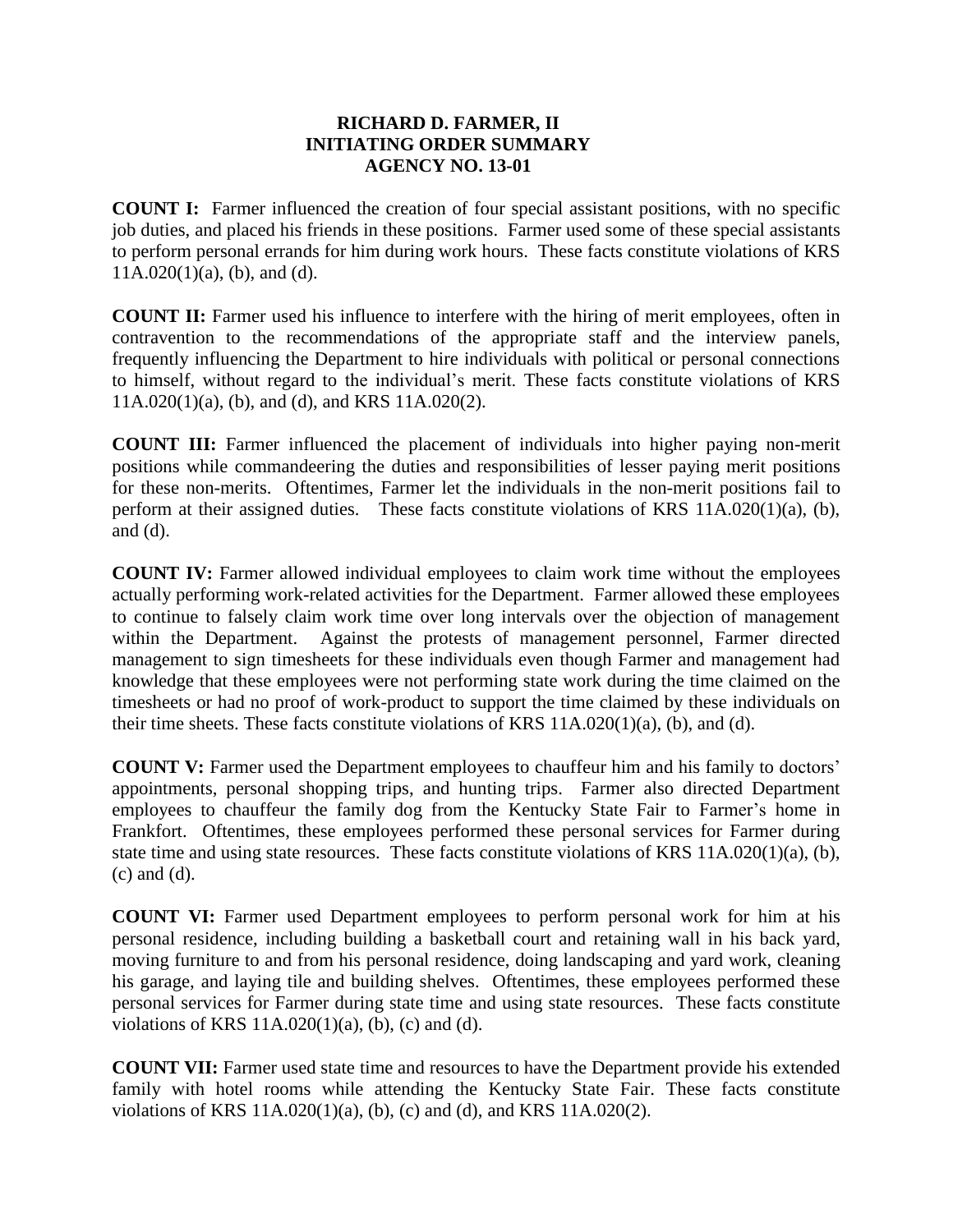1 **COUNT VIII:** Farmer used his position to influence Department employees to fraudulently 2 reserve hotel rooms in Louisville during the time of the Kentucky State Fair in the names of 3 Department employees he knew would not be utilizing the rooms in order for his extended family to occupy those rooms. These facts constitute violations of KRS  $11A.020(1)(a)$ , (b), (c) and (d) and KRS 11A.020(2).

**COUNT IX:** Farmer used his position to abuse a state contract when he gave tickets to the 8 Kentucky High School Athletic Association's Sweet Sixteen Basketball Tournament ("Sweet Sixteen"), which were provided to the Department pursuant to the terms of the agreement, to his extended family members. These facts constitute violations of KRS  $11A.020(1)(a)$ , (b), (c) and  $(d)$ , and KRS 11A.020 $(2)$ .

**COUNT X:** Farmer used state time and resources to have the Department provide his extended family with hotel rooms to attend the Sweet Sixteen tournament. These facts constitute violations of KRS 11A.020(1)(a), (b), (c) and (d), and KRS 11A.020(2).

17 **COUNT XI:** Farmer solicited donations for the Southern Association of State Departments of Agriculture ("SASDA") conference to be held in Kentucky in 2008 from entities that the 19 Department regulated, from entities with which the Department had a business relationship, and from entities that represented groups that the Department regulated. Farmer and his Department accepted these donations that equaled to amounts greater than \$25 in a calendar year. SASDA was not an IRS Section  $501(c)(3)$  recognized entity, and the SASDA conference was not conducted for crime prevention, for drug and alcohol abuse prevention, or for a traffic safety program. These facts constitute violations of KRS  $11A.020(1)(a)$ , (b), (c) and (d), KRS 25 11A.045(1), and KRS 11A.055.

**COUNT XII:** Farmer directed Department employees, often during state time and using state 28 resources, to solicit donations for the 2008 SASDA conference to be held in Kentucky from entities that the Department regulated, from entities with which the Department had a business relationship, and from entities that represented groups that the Department regulated. SASDA was not an IRS Section  $501(c)(3)$  recognized entity, and the SASDA conference was not 32 conducted for crime prevention, for drug and alcohol abuse prevention, or for a traffic safety program. These facts constitute violations of KRS  $11A.020(1)(a)$ , (b), (c) and (d), and KRS 11A.055.

**COUNT XIII:** Farmer used his position to influence employees within the Department to spend state funds comingled with solicited funds from outside entities for the 2008 SASDA conference to purchase excessive and lavish gifts for the visiting Agriculture Commissioners and himself in excess of \$25 and in derogation of the public interest and the state at large. These facts constitute violations of KRS  $11A.020(1)(a)$ , (b), (c) and (d), KRS  $11A.020(2)$ , KRS  $11A.040(2)$ and (5), and KRS  $11A.045(1)$ .

**COUNT XIV:** Farmer used his position to influence employees within the Department to spend state funds comingled with solicited funds from outside entities for the 2008 SASDA conference to take the visiting Agriculture Commissioners wives on shopping trips to Fayette Mall, giving them \$50 gift cards as spending money, on a children's program for only Farmer's children in which Department employees took Farmer's children to a water park and other activities for the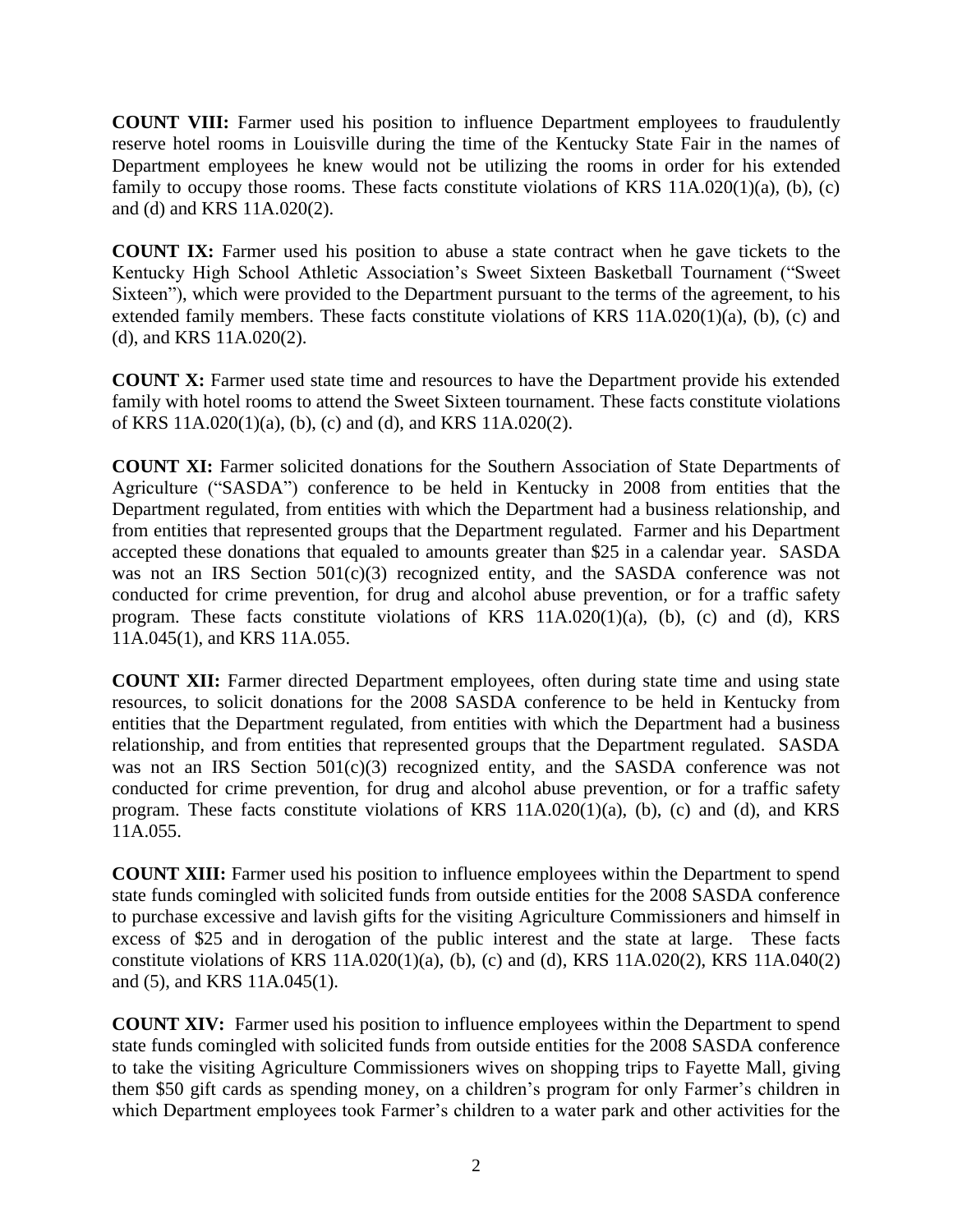1 entire conference, on a trip totaling in excess of \$30,000 to Millionaire's Row at Churchill 2 Downs for gambling on races named for the visiting Agriculture Commissioners, and on opulent meals and entertainment all in derogation of the state interest. These facts constitute violations 4 of KRS 11A.020(1)(a), (b), (c) and (d), KRS 11A.020(2), KRS 11A.040(2) and (5), and KRS  $11A.045(1)$ .

**COUNT XV:** Farmer used his position to influence employees within the Department to spend exorbitant amounts of state funds comingled with solicited funds from outside entities on the gifts for the 2008 SASDA conference, forcing these employees to take desperate measures to find supplemental funds to pay for the SASDA conference in derogation of the state interest. The measures taken by these employees included charging the Department for employee 12 registrations to the conference for employees who did not actually attend the conference, 13 granting money to a commodity group with the requirement that the commodity group use the majority of the grant money to pay for SASDA expenses incurred by the Department, and to continue soliciting funds for SASDA from outside groups months after the SASDA conference occurred. These facts constitute violations of KRS  $11A.020(1)(a)$ , (b), (c) and (d), and KRS  $11A.020(2)$ .

19 **COUNT XVI:** Farmer directed Department staff and a vendor arranging the sale of the firearms 20 to give him four firearms and carry cases, which were purchased with state funds and funds 21 donated for the 2008 SASDA conference, that were meant as gifts for visiting Agriculture Commissioners either who did not ultimately attend the SASDA conference or who declined to accept the gift. Farmer took possession of these firearms for his own personal benefit. These facts constitute violations of KRS  $11A.020(1)(a)$ , (b), (c) and (d), KRS  $11A.020(2)$ , and KRS  $11A.040(2)$  and (5).

27 **COUNT XVII:** Farmer directed Department staff to use state resources and funds donated for 28 the 2008 SASDA conference to order eight extra firearms and carry cases, in excess of the seventeen (17) firearms and cases ordered as gifts for visiting Agriculture Commissioners. Farmer took possession of these extra firearms from the firearms vendor for his own personal benefit. These facts constitute violations of KRS  $11A.020(1)(a)$ , (b), (c) and (d), KRS 32 11A.020(2), and KRS 11A.040(2) and (5).

34 **COUNT XVIII:** Farmer directed Department staff to use state resources and funds donated for the 2008 SASDA conference to order approximately thirty-five (35) extra Case knives, in excess 36 of the seventeen (17) knives ordered as gifts for visiting Agriculture Commissioners. Farmer 37 took possession of these extra knives for his own personal benefit. These facts constitute violations of KRS  $11A.020(1)(a)$ , (b), (c) and (d), KRS  $11A.020(2)$ , and KRS  $11A.040(2)$  and  $(5)$ .

41 **COUNT XIX:** Farmer directed Department staff to use state resources and funds donated for the 42 2008 SASDA conference to order approximately thirty-three (33) extra cigar boxes, in excess of the seventeen (17) cigar boxes ordered as gifts for visiting Agriculture Commissioners. Farmer 44 took possession of these extra cigar boxes for his own personal benefit. These facts constitute violations of KRS 11A.020(1)(a), (b), (c) and (d), KRS 11A.020(2), and KRS 11A.040(2) and  $(5)$ .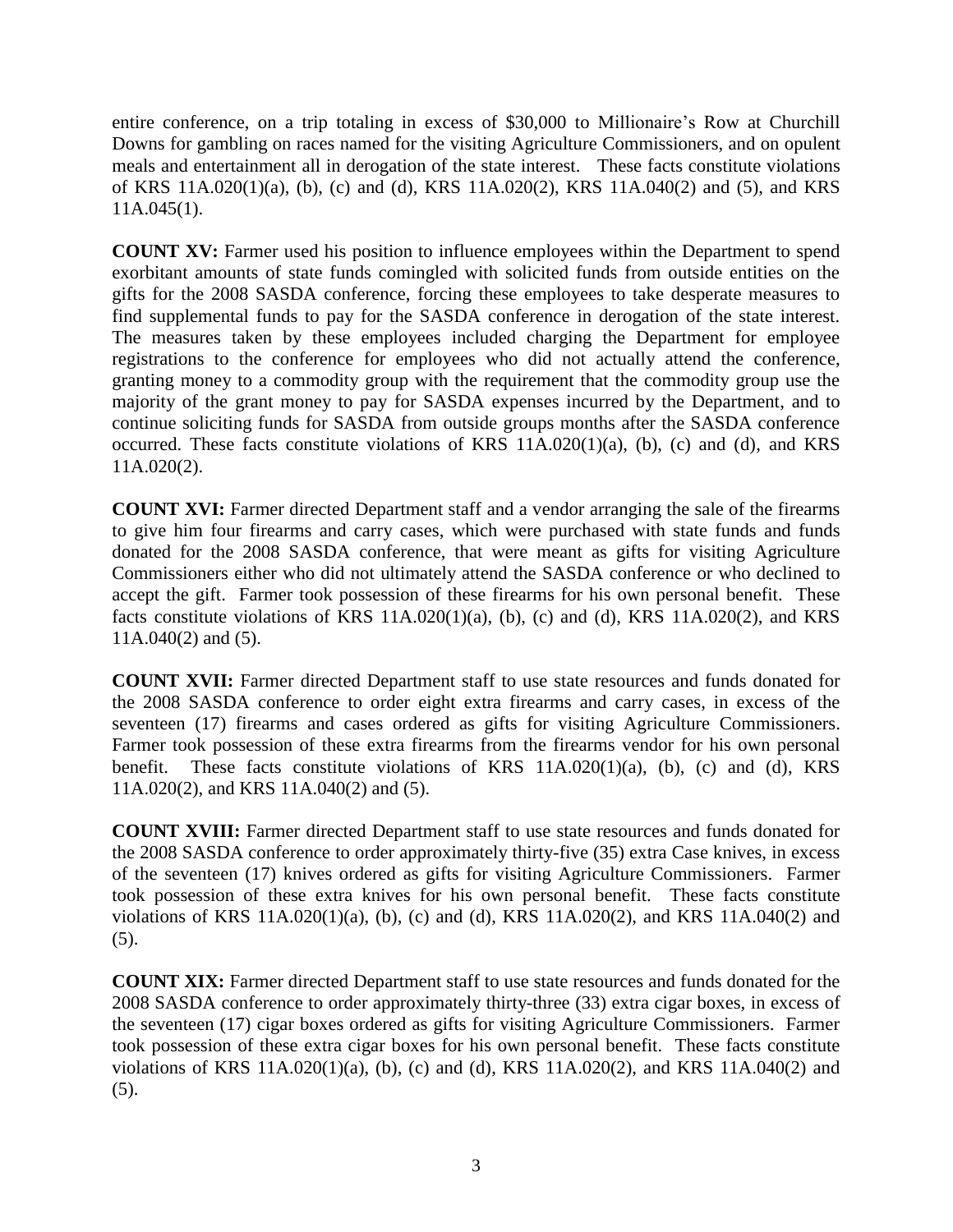1 **COUNT XX:** Farmer directed Department staff to use state resources and funds donated for the 2 2008 SASDA conference to purchase excessive amounts of food, candy, alcohol, and other items over and above the amount of items necessary for the registered attendants at the SASDA conference, and, after the conference ended, directed Department Staff to relinquish these extra items to his spouse who took possession of these items for Farmer's personal benefit. These facts constitute violations of KRS  $11A.020(1)(a)$ , (b), (c) and (d), KRS  $11A.020(2)$ , and KRS  $11A.040(2)$  and  $(5)$ .

9 **COUNT XXI:** Farmer used his position to solicit outside entities to donate items for the 2008 SASDA conference including alcohol, and other items meant for the registered attendants at the SASDA conference and, after the conference ended, directed Department employees to 12 relinquish the remainder of these items to his spouse who took possession of these items for Farmer's personal benefit. These facts constitute violations of KRS 11A.020(1)(a), (b), (c) and (d), KRS 11A.020(2), and KRS 11A.040(5).

**COUNT XXII:** Farmer used state time and resources to provide his extended family members with hotel rooms at the hotel where SASDA was held and waived registration fees for his family members to participate in the conference. These facts constitute violations of KRS  $11A.020(1)(a)$ , (b), (c) and (d), and KRS  $11A.020(2)$ .

**COUNT XXIII:** Farmer used his position to acquire, for his personal use, the hotel rewards points for a conference held by the Department that were accrued by the Department from the 23 rooms occupied by employees and out-of-state travelers to the conference. These facts constitute violations of KRS 11A.020(1)(a), (b), (c) and (d), KRS 11A.020(2), and KRS 11A.040(5).

26 **COUNT XXIV:** Farmer directed Department staff, after the SASDA conference, to use state resources and donated funds devoted for the SASDA conference to purchase approximately one hundred and eleven (111) extra watches, in excess of the approximately sixty-four (64) watches ordered as gifts for the Department employees who worked on the conference. Farmer took 30 possession of these extra watches for his own personal benefit. These facts constitute violations 31 of KRS 11A.020(1)(a), (b), (c) and (d), KRS 11A.020(2), and KRS 11A.040(2) and (5).

33 **COUNT XXV:** Farmer used his position to influence a Kentucky Proud vendor, who was making wooden hats as gifts for the visiting Agriculture Commissioners attending the SASDA 35 Conference, to make additional hats, valued at \$600 each, for free for his family members and himself, as well as wooden bowls for his family members, promising the hat maker that Farmer would give the hat maker special treatment within the Gubernatorial administration in return. These facts constitute violations of KRS  $11A.020(1)(c)$  and (d).

40 **COUNT XXVI:** Farmer used his position, on two different occasions, to direct a Department 41 employee to use donated and purchased Kentucky Proud items to make over a dozen total gift baskets for Farmer's personal benefit. Farmer directed the employee to relinquish these gift baskets to his spouse who picked them up from the Department. The employee was required to use state time and resources, as well as her personal funds, to make these gift baskets for Farmer. 45 On the second occasion, the Department submitted to Farmer an invoice for the cost of the gift baskets, which Farmer never paid to the Department. These facts constitute violations of KRS 47 11A.020(1)(a), (b), (c) and (d), KRS 11A.020(2), and KRS 11A.040(2) and (5).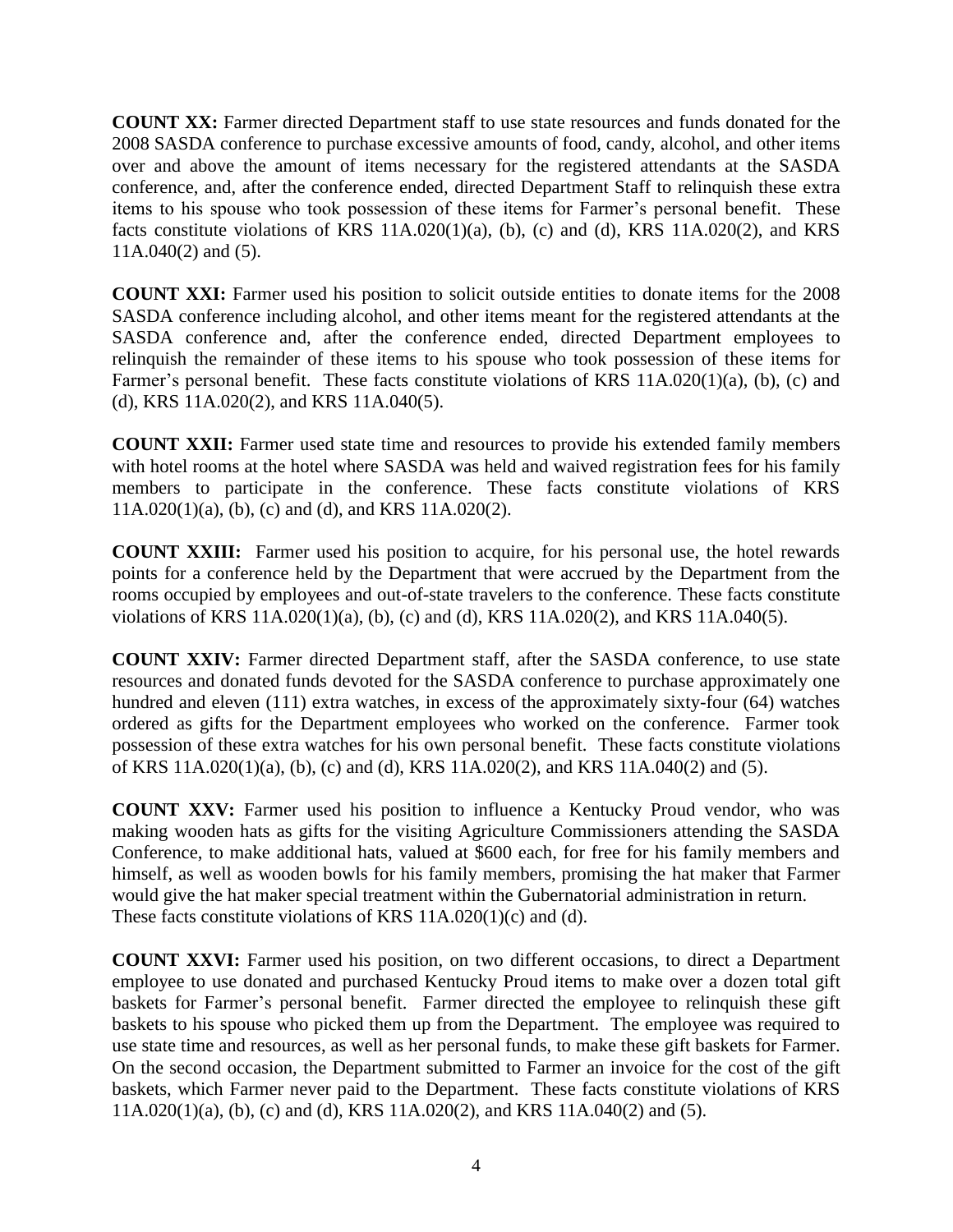**COUNT XXVII:** Farmer used his position to direct a Department employee to use a state 2 Procurement Card ("ProCard") to purchase a refrigerator that he gave to his former spouse to use at her workplace outside of state government. These facts constitute violations of KRS 4 11A.020(1)(a), (b), (c) and (d), KRS 11A.020(2), and KRS 11A.040(2) and (5).

6 **COUNT XXVIII:** Farmer used his position on multiple occasions to direct Department employees to use state funds to purchase in excess of 50 shirts for his own personal benefit from a Department vendor. These shirts ranged in price from \$30 to \$78 a piece. These facts constitute violations of KRS  $11A.020(1)(a)$ , (b), (c) and (d), KRS  $11A.020(2)$ , and KRS  $11A.040(2)$  and  $(5)$ .

**COUNT XXIX:** Farmer used his position to direct Department employees to deliver to his home three laptop computers that had been purchased by the Department for the use of three Department employees. Farmer gave these computers to his then current spouse and children for 15 their personal use and benefit. Farmer directed a Department employee to install software on 16 one of the laptops for Farmer's then current wife's direct sales business. These facts constitute violations of KRS  $11A.020(1)(a)$ , (b), (c) and (d), KRS  $11A.020(2)$ , and KRS  $11A.040(2)$  and  $(5)$ .

> 20 **COUNT XXX:** Farmer used his position to direct Department employees to purchase filing cabinets in excess of \$600 with locks, which were delivered to his home. These filing cabinets 22 were never returned to the Department after Farmer's term in office was complete. These facts constitute violations of KRS  $11A.020(1)(a)$ , (b), (c) and (d), KRS  $11A.020(2)$ , and KRS  $11A.040(2)$  and  $(5)$ .

> 26 **COUNT XXXI:** Farmer received gifts when he attended annual SASDA conferences. Farmer also received gifts he solicited from Kentucky Proud vendors. Some of the gifts Farmer received 28 included a wooden cowboy hat with the Kentucky Proud Logo, valued at \$1200-\$1500, and a firearm, priced at \$449, from attending the 2008 SASDA conference in Kentucky, as well as a wooden "UK" baseball cap, valued at \$1200-\$1500, and wooden hat stand with "32" engraving, valued at \$250, from a Kentucky Proud vendor. Farmer failed to report receiving any gifts in 32 excess of \$200 dollars in a given year on his Statements of Financial Disclosure filed with the Executive Branch Ethics Commission during each of his eight years in office. These facts constitute violations of KRS 11A.020(2) and KRS 11A.050.

> **COUNT XXXII:** Farmer received complimentary tickets for various functions through his position as Commissioner, including, but not limited to, tickets to the Kentucky Oaks and Derby, the Sweet Sixteen tournament, and events held at the Kentucky Exposition Center. Farmer oftentimes sold these tickets for an amount greatly exceeding the face value of the ticket, and in the case of the Derby tickets, received in excess of \$1000 for these tickets. Farmer failed to report receiving these sources of income beyond his salary as Commissioner on his Statements of Financial Disclosure filed with the Executive Branch Ethics Commission during each of his eight years in office. These facts constitute violations of KRS 11A.020(2) and KRS 11A.050.

> 45 **COUNT XXXIII:** Farmer failed to file a timely and complete 2011 Statement of Financial Disclosure within the time period required by statute for calendar year 2011 during which he served as the Commissioner of Agriculture. Farmer belatedly filed an incomplete 2011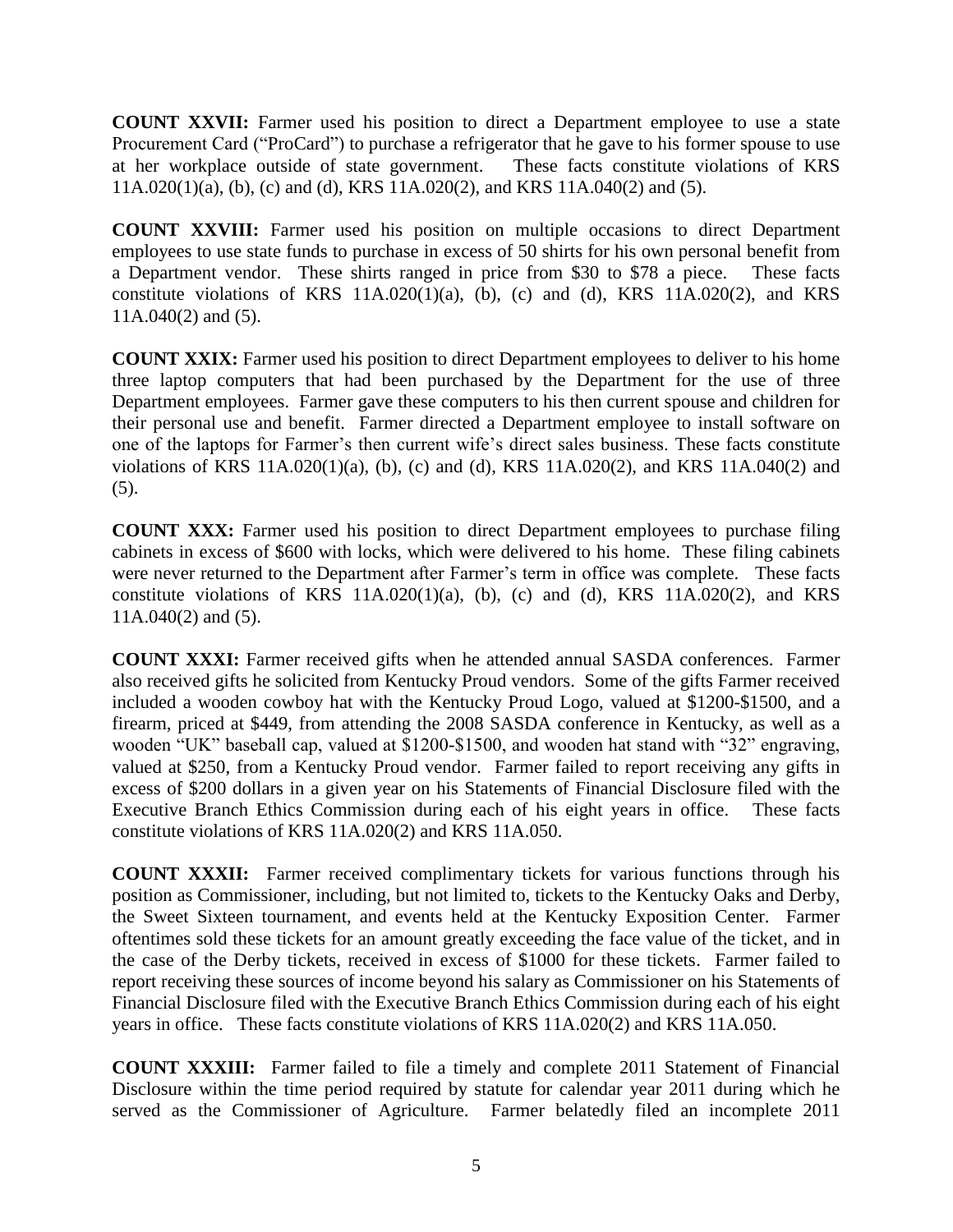Statement of Financial Disclosure with the Commission on June 15, 2012, in which he failed to properly respond to the request concerning disclosure of any gifts valuing over two hundred dollars (\$200) received during the calendar year and the request concerning disclosure of any business opportunity, investment opportunity, or other benefit, tangible or intangible, Farmer or his family members received that may reasonably be construed as being offered in return for favorable treatment or any other benefit, tangible or intangible, from state government during the calendar year. These facts constitute a violation of KRS 11A.020(2) and KRS 11A.050 (1), (2), and  $(3)$ .

**COUNT XXXIV:** Farmer interfered with the Department's grant-giving process by instructing Department employees to award the remainder of outstanding grant money to a grantee, which was a business managed by a former University of Kentucky basketball player, that was not 13 performing according to the terms of the grant agreement. These facts constitute violations of KRS  $11A.020(1)(a)$ , (b), and (d), and KRS  $11A.020(2)$ .

**COUNT XXXV:** Farmer used his position to influence a private business to give him two all-17 terrain vehicles for his personal use in exchange for the promise of grant money from the Department. These facts constitute violations of KRS  $11A.020(1)(c)$  and  $(d)$ , and KRS  $11A.020(2)$ .

**COUNT XXXVI:** Farmer used his position to influence a private business to give his father one all-terrain vehicle for his personal use in exchange for the promise of grant money from the Department. These facts constitute violations of KRS  $11A.020(1)(c)$  and (d), and KRS  $11A.020(2)$ .

26 **COUNT XXXVII:** Farmer used his position to attempt to influence employees of the Department to grant a for-profit business state funds in the form of grant money as compensation 28 for three all-terrain vehicles that the business had given Farmer for his and his father's personal use. These facts constitute violations of KRS  $11A.020(1)(a)$ , (b), (c) and (d), and KRS  $11A.020(2)$ .

32 **COUNT XXXVIII:** Farmer used his position to influence his Department to use \$20,000 in 33 Kentucky Proud funds to sponsor a racing team owned by a member of his family. These facts constitute violations of KRS  $11A.020(1)(a)$ , (b), (c) and (d), and KRS  $11A.020(2)$ .

36 **COUNT XXXIX:** Farmer used his position to influence Department management personnel to give an employee, who was a Department inspector and an extended family member of Farmer, a vehicle without a GPS unit despite the employee's supervisor showing Farmer evidence that this employee had tampered with his GPS unit on multiple occasions and was using his Department 40 vehicle for his personal business and otherwise failing to perform his job duties. These facts constitute violations of KRS  $11A.020(1)(a)$ , (b), and (d).

**COUNT XL:** Farmer submitted to the Kentucky Registry of Election Finance ("the Registry"), 44 in response to an audit being conducted by the Registry of Farmer's campaign account for his second bid for Commissioner, copies of receipts that were not his own, but were incurred by his family member who was a current employee of the Registry, which had been used by Farmer to gain reimbursement for himself from his campaign account in derogation of the state at large.